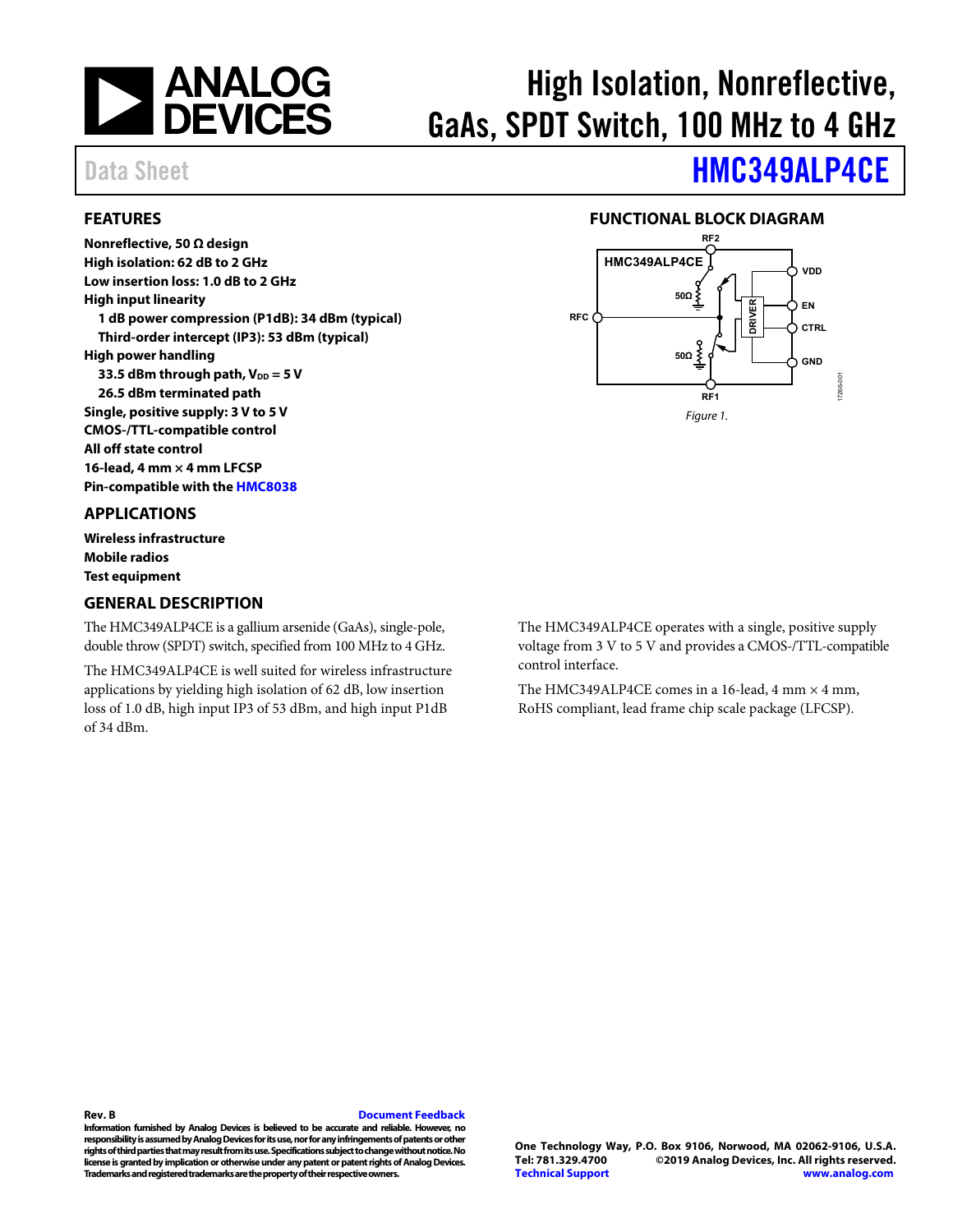# TABLE OF CONTENTS

### <span id="page-1-0"></span>**REVISION HISTORY**

This Hittite Microwave Products data sheet has been reformatted to meet the styles and standards of Analog Devices, Inc.

### **1/2019—v02.0315 to Rev. B**

| Changes to Product Title, Features Section, Applications   |  |
|------------------------------------------------------------|--|
|                                                            |  |
|                                                            |  |
| Deleted Bias Voltage Table and Control Voltage Table 3     |  |
|                                                            |  |
| Added Thermal Resistance Section, Power Derating Section,  |  |
|                                                            |  |
|                                                            |  |
|                                                            |  |
|                                                            |  |
| Added Insertion Loss, Isolation, and Return Loss Section 6 |  |
|                                                            |  |
|                                                            |  |

| Input Power Compression and Input Third-Order Intercept |
|---------------------------------------------------------|
|                                                         |
|                                                         |
|                                                         |
|                                                         |
|                                                         |
|                                                         |
|                                                         |

| Added Input Power Compression and Third-Order Intercept |  |
|---------------------------------------------------------|--|
|                                                         |  |
|                                                         |  |
|                                                         |  |
| Added Figure 20, Figure 21, Figure 22, and Figure 23 9  |  |
|                                                         |  |
|                                                         |  |
|                                                         |  |
| Changes to Evaluation Board Section, Figure 24, and     |  |
|                                                         |  |
|                                                         |  |
|                                                         |  |
|                                                         |  |
|                                                         |  |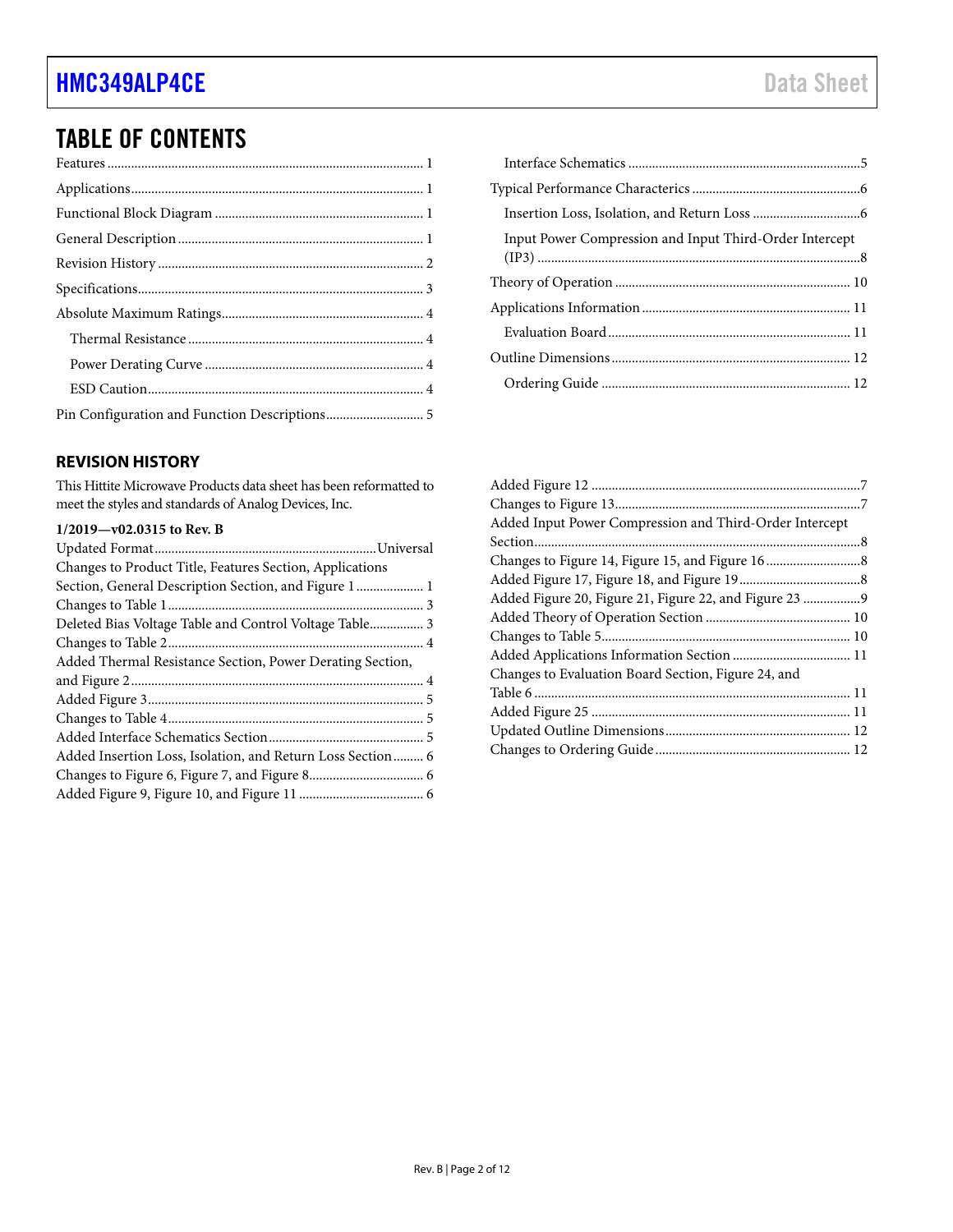# <span id="page-2-0"></span>SPECIFICATIONS

Supply voltage (V<sub>DD</sub>) = 3 V to 5 V, control voltage (V<sub>CTRL</sub>) = 0 V or V<sub>DD</sub>, enable voltage (V<sub>EN</sub>) = 0 V, case temperature (T<sub>CASE</sub>) = 25°C, 50 Ω system, unless otherwise noted.

| Parameter                      | Symbol                                | <b>Test Conditions/Comments</b>               | Min            | <b>Typ</b> | Max            | Unit    |
|--------------------------------|---------------------------------------|-----------------------------------------------|----------------|------------|----------------|---------|
| <b>FREQUENCY RANGE</b>         |                                       |                                               | 0.1            |            | $\overline{4}$ | GHz     |
| <b>INSERTION LOSS</b>          |                                       |                                               |                |            |                |         |
| Between RFC and RF1/RF2        |                                       | 0.1 GHz to 1 GHz                              |                | 0.9        | 1.2            | dB      |
|                                |                                       | 0.1 GHz to 2 GHz                              |                | 1.0        | 1.3            | dB      |
|                                |                                       | 0.1 GHz to 3 GHz                              |                | 1.1        | 1.5            | dB      |
|                                |                                       | 0.1 GHz to 4 GHz                              |                | 1.2        | 1.7            | dB      |
| <b>ISOLATION</b>               |                                       |                                               |                |            |                |         |
| Between RFC and RF1/RF2        |                                       | 0.1 GHz to 1 GHz                              | 60             | 65         |                | dB      |
|                                |                                       | 0.1 GHz to 2 GHz                              | 55             | 62         |                | dB      |
|                                |                                       | 0.1 GHz to 3 GHz                              | 50             | 57         |                | dB      |
|                                |                                       | 0.1 GHz to 4 GHz                              | 50             | 57         |                | dB      |
| Between RF1 and RF2            |                                       | 0.1 GHz to 1 GHz                              |                | 57         |                | dB      |
|                                |                                       | 0.1 GHz to 2 GHz                              |                | 53         |                | dB      |
|                                |                                       | 0.1 GHz to 3 GHz                              |                | 49         |                | dB      |
|                                |                                       | 0.1 GHz to 4 GHz                              |                | 46         |                | dB      |
| <b>RETURN LOSS</b>             |                                       |                                               |                |            |                |         |
| <b>RFC</b>                     |                                       | 0.1 GHz to 1 GHz                              |                | 21         |                | dB      |
|                                |                                       | 0.1 GHz to 2 GHz                              |                | 21         |                | dB      |
|                                |                                       | 0.1 GHz to 3 GHz                              |                | 17         |                | dB      |
|                                |                                       | 0.1 GHz to 4 GHz                              |                | 15         |                | dB      |
| RF1/RF2                        |                                       |                                               |                |            |                |         |
| On                             |                                       | 0.1 GHz to 1 GHz                              |                | 21         |                | dB      |
|                                |                                       | 0.1 GHz to 2 GHz                              |                | 21         |                | dB      |
|                                |                                       | 0.1 GHz to 3 GHz                              |                | 19         |                | dB      |
|                                |                                       | 0.1 GHz to 4 GHz                              |                | 19         |                | dB      |
| Off                            |                                       | 0.5 GHz to 1 GHz                              |                | 20         |                | dB      |
|                                |                                       | 0.5 GHz to 2 GHz                              |                | 20         |                | dB      |
|                                |                                       | 0.5 GHz to 3 GHz                              |                | 17         |                | dB      |
|                                |                                       | 0.5 GHz to 4 GHz                              |                | 15         |                | dB      |
| <b>SWITCHING</b>               |                                       |                                               |                |            |                |         |
| Rise and Fall Time             | t <sub>RISE</sub> , t <sub>FALL</sub> | 10% to 90% of radio frequency (RF) output     |                | 60         |                | ns      |
| On and Off Time                | $t_{ON}$ , $t_{OFF}$                  | 50% V <sub>CTRL</sub> to 90% of RF output     |                | 150        |                | ns      |
| <b>INPUT LINEARITY1</b>        |                                       | 300 MHz to 4 GHz                              |                |            |                |         |
| Input 0.1 dB Power Compression | P <sub>0.1</sub> d <sub>B</sub>       | $V_{DD} = 3 V$                                |                | 25         |                | dBm     |
|                                |                                       | $V_{DD} = 5 V$                                |                | 31         |                | dBm     |
| Input 1 dB Power Compression   | P1dB                                  | $V_{DD} = 3 V$                                |                | 28         |                | dBm     |
|                                |                                       | $V_{DD} = 5 V$                                | 30             | 34         |                | dBm     |
| Input Third-Order Intercept    | IP3                                   | Input power = 10 dBm/tone, $\Delta f = 1$ MHz |                |            |                |         |
|                                |                                       | $V_{DD} = 3 V$                                |                | 52         |                | dBm     |
|                                |                                       | $V_{DD} = 5 V$                                |                | 53         |                | dBm     |
| SUPPLY INPUT                   |                                       | VDD pin                                       |                |            |                |         |
| Voltage                        | $V_{DD}$                              |                                               | $\overline{3}$ |            | 5              | $\vee$  |
| Current                        | $I_{DD}$                              |                                               |                | 1          | 3.5            | mA      |
| <b>DIGITAL INPUTS</b>          |                                       | CTRL, EN pins                                 |                |            |                |         |
| Low Voltage                    | $V_{\text{INL}}$                      |                                               | $\mathbf 0$    |            | 0.8            | V       |
| High Voltage                   | V <sub>INH</sub>                      |                                               | $\overline{2}$ |            | $V_{DD}$       | $\sf V$ |
| Low Current                    | IINL                                  |                                               |                | $<1\,$     |                | μA      |
| <b>High Current</b>            | I <sub>INH</sub>                      |                                               |                | 35         |                | μA      |

<sup>1</sup> For input linearity performance over frequency, se[e Figure 14](#page-7-1) t[o Figure 23.](#page-8-0)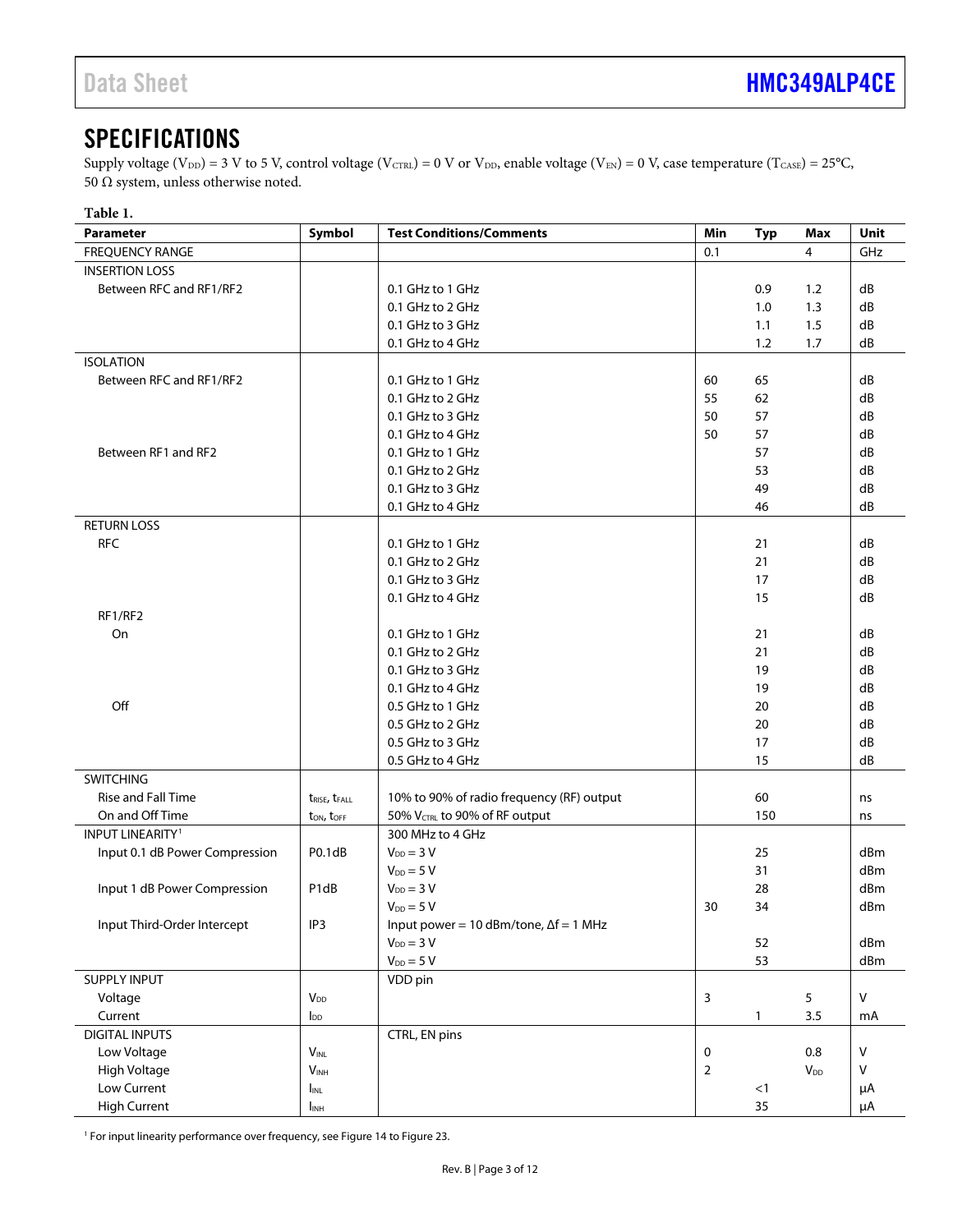# <span id="page-3-0"></span>ABSOLUTE MAXIMUM RATINGS

### <span id="page-3-5"></span>**Table 2.**

| <b>Parameter</b>                                                                               | Rating                              |  |  |
|------------------------------------------------------------------------------------------------|-------------------------------------|--|--|
| Supply Voltage                                                                                 | 7V                                  |  |  |
| <b>Digital Control Inputs</b>                                                                  |                                     |  |  |
| Voltage                                                                                        | $-1$ V to $V_{DD}$ + 1 V            |  |  |
| Current                                                                                        | 3 mA                                |  |  |
| RF Input Power <sup>1, 2, 3</sup> ( $f = 300$ MHz to 4 GHz,<br>$T_{\text{CASE}} = 85^{\circ}C$ |                                     |  |  |
| Through Path                                                                                   |                                     |  |  |
| $V_{DD} = 3 V$                                                                                 | 31.5 dBm                            |  |  |
| $V_{DD} = 5V$                                                                                  | 33.5 dBm                            |  |  |
| <b>Terminated Path</b>                                                                         |                                     |  |  |
| $V_{DD} = 3 V to 5 V$                                                                          | 26.5 dBm                            |  |  |
| Hot Switching                                                                                  |                                     |  |  |
| $V_{DD} = 3 V to 5 V$                                                                          | 30 dBm                              |  |  |
| Temperature                                                                                    |                                     |  |  |
| Junction (T <sub>J</sub> )                                                                     | $150^{\circ}$ C                     |  |  |
| Storage                                                                                        | $-65^{\circ}$ C to $+150^{\circ}$ C |  |  |
| Reflow                                                                                         | $260^{\circ}$ C                     |  |  |
| Electrostatic Discharge (ESD) Sensitivity                                                      |                                     |  |  |
| Human Body Model (HBM)                                                                         |                                     |  |  |
| <b>All Pins</b>                                                                                | 250 V (Class 1A)                    |  |  |
| Supply Pin                                                                                     | 350V                                |  |  |

 $^1$  For power derating at frequencies less than 300 MHz, see Figure 2.<br><sup>2</sup> In all off state, the RFC input power bandling degrades by 6 dB fron

<sup>2</sup> In all off state, the RFC input power handling degrades by 6 dB from through path specification.

<sup>3</sup> When the supply and control voltages are not powered up, RFC input power handling degrades by 6 dB from through path specification and RF1/RF2 input power handling degrades by 6 dB from terminated path specification.

Stresses at or above those listed under Absolute Maximum Ratings may cause permanent damage to the product. This is a stress rating only; functional operation of the product at these or any other conditions above those indicated in the operational section of this specification is not implied. Operation beyond the maximum operating conditions for extended periods may affect product reliability.

Only one absolute maximum rating can be applied at any one time.

### <span id="page-3-1"></span>**THERMAL RESISTANCE**

Thermal performance is directly linked to printed circuit board (PCB) design and operating environment. Careful attention to PCB thermal design is required.

 $\theta$ <sub>JC</sub> is the junction to case bottom (channel to package bottom) thermal resistance.

### **Table 3. Thermal Resistance**

| Package Type    | $\theta$ JC | Unit |
|-----------------|-------------|------|
| CP-16-40        |             |      |
| Through Path    | 67.1        | °C/W |
| Terminated Path | 144.2       | °C/W |

### <span id="page-3-2"></span>**POWER DERATING CURVE**



#### <span id="page-3-4"></span><span id="page-3-3"></span>**ESD CAUTION**



ESD (electrostatic discharge) sensitive device. Charged devices and circuit boards can discharge without detection. Although this product features patented or proprietary protection circuitry, damage may occur on devices subjected to high energy ESD. Therefore, proper ESD precautions should be taken to avoid performance degradation or loss of functionality.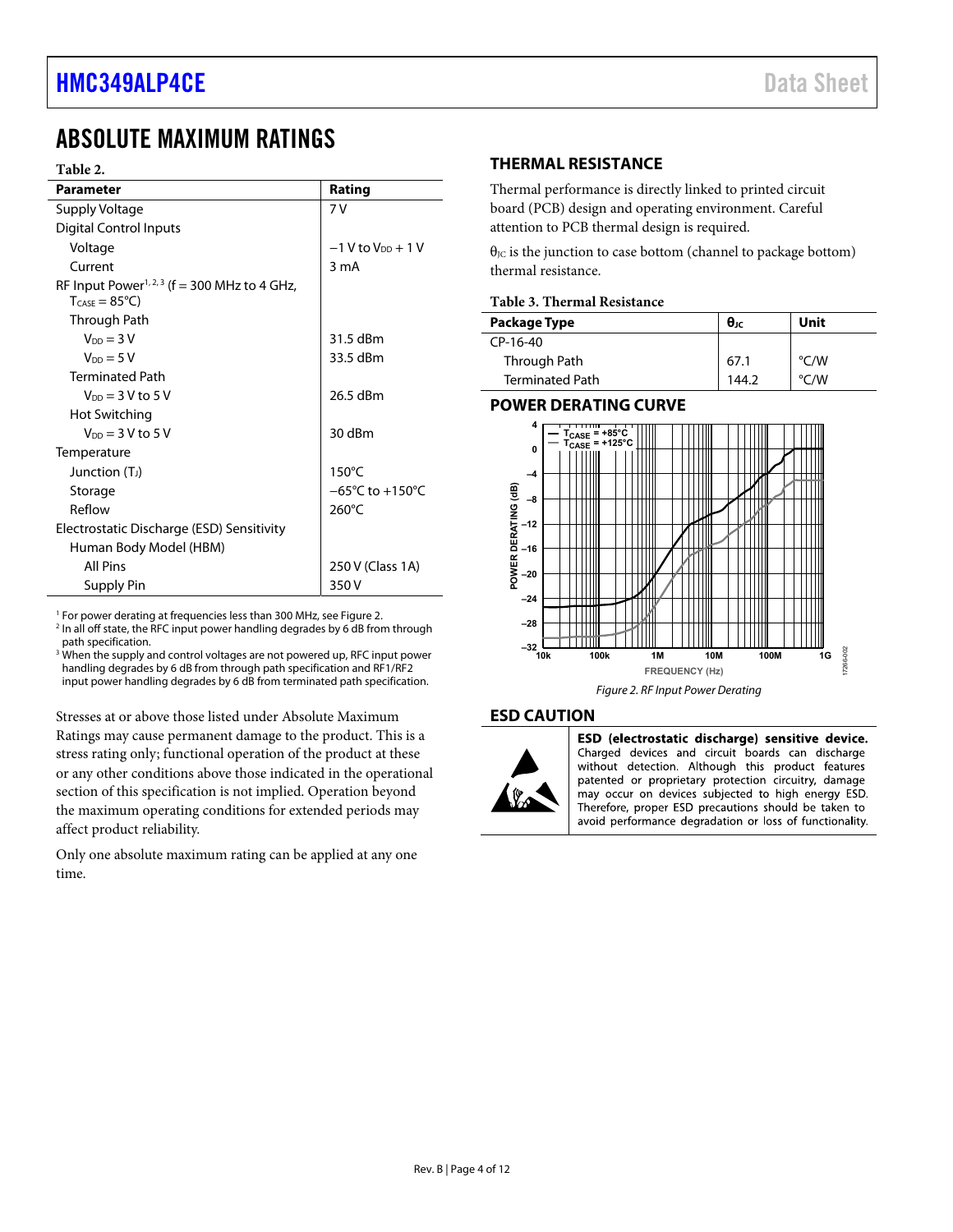# <span id="page-4-0"></span>PIN CONFIGURATION AND FUNCTION DESCRIPTIONS



#### Figure 3. Pin Configuration

### **Table 4. Pin Function Descriptions**

| Pin No.             | <b>Mnemonic</b> | <b>Description</b>                                                                                                                 |
|---------------------|-----------------|------------------------------------------------------------------------------------------------------------------------------------|
|                     | <b>VDD</b>      | Supply Voltage.                                                                                                                    |
|                     | <b>CTRL</b>     | Logic Control Input. See Table 5.                                                                                                  |
|                     | <b>RFC</b>      | RF Common Port. This pin is dc-coupled and matched to 50 $\Omega$ . An external dc blocking capacitor is<br>required on this pin.  |
| 4, 6 to 8, 13 to 16 | NIC.            | Not Internally Connected. These pins are not connected internally.                                                                 |
| 5                   | EN              | Logic Enable Input. See Table 5.                                                                                                   |
| q                   | RF1             | RF Throw Port 1. This pin is dc-coupled and matched to 50 $\Omega$ . An external dc blocking capacitor is required<br>on this pin. |
| 10, 11              | <b>GND</b>      | Ground. These pins must be connected to the RF/dc ground of the PCB.                                                               |
| 12                  | RF <sub>2</sub> | RF Throw Port 2. This pin is dc-coupled and matched to 50 $\Omega$ . An external dc blocking capacitor is required<br>on this pin. |
|                     | EPAD            | Exposed Pad. The exposed pad must be connected to the RF and dc ground of the PCB.                                                 |

### <span id="page-4-1"></span>**INTERFACE SCHEMATICS**



Figure 4. RFC, RF1, and RF2 Interface Schematic



Figure 5. Digital Pins (CTRL and EN) Interface Schematic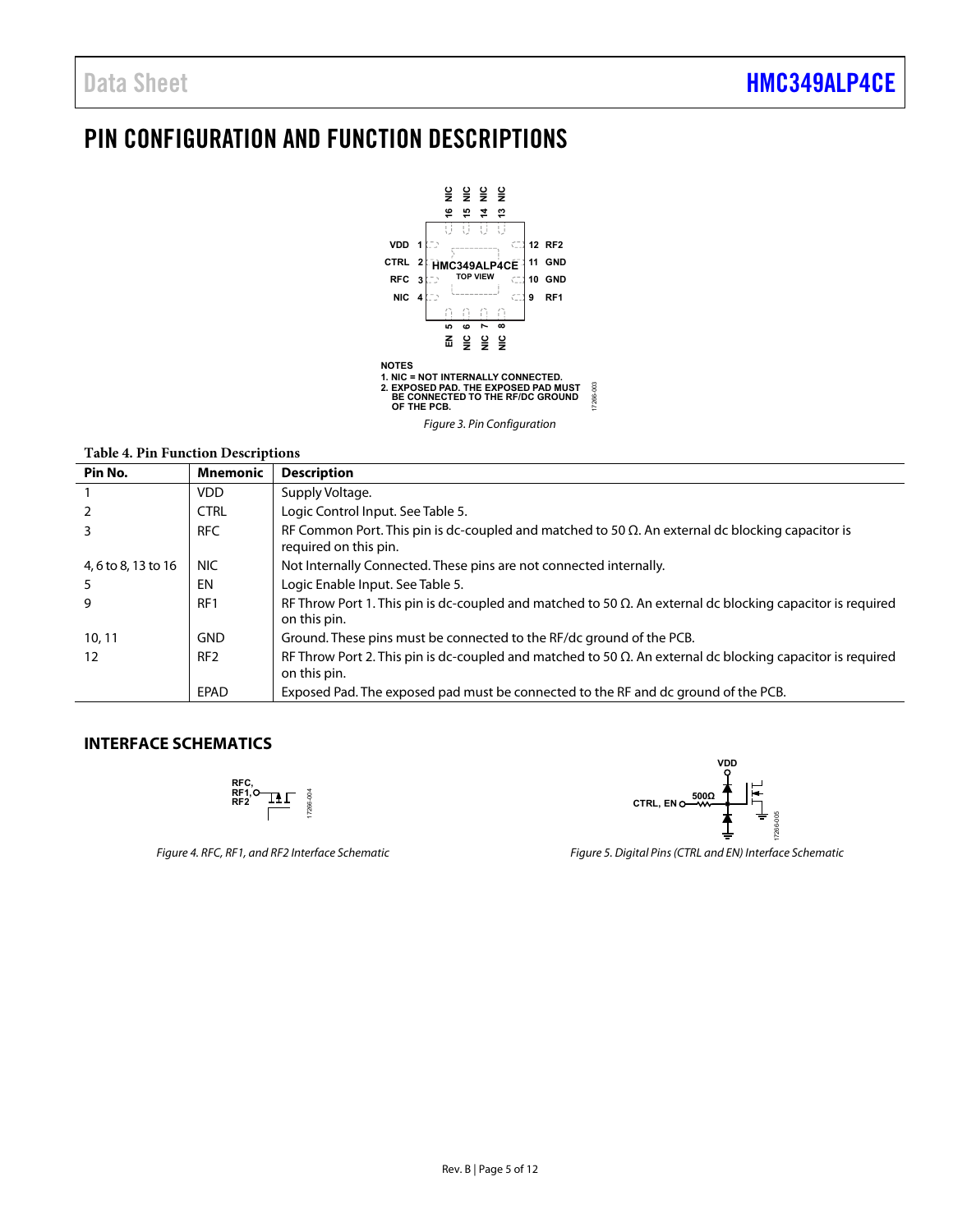17266-009

7266-009

17266-010

7266-010

17266-011

17266-011

## <span id="page-5-0"></span>TYPICAL PERFORMANCE CHARACTERICS **INSERTION LOSS, ISOLATION, AND RETURN LOSS**

<span id="page-5-1"></span> $V_{DD} = 5$  V,  $V_{CTRL} = 0$  V or  $V_{DD}$ ,  $V_{EN} = 0$  V or  $V_{DD}$ , and  $T_{CASE} = 25^{\circ}$ C, 50  $\Omega$  system, unless otherwise noted. Measured on the evaluation board. The board loss is subtracted for insertion loss and isolation. However, return loss includes the board effects.

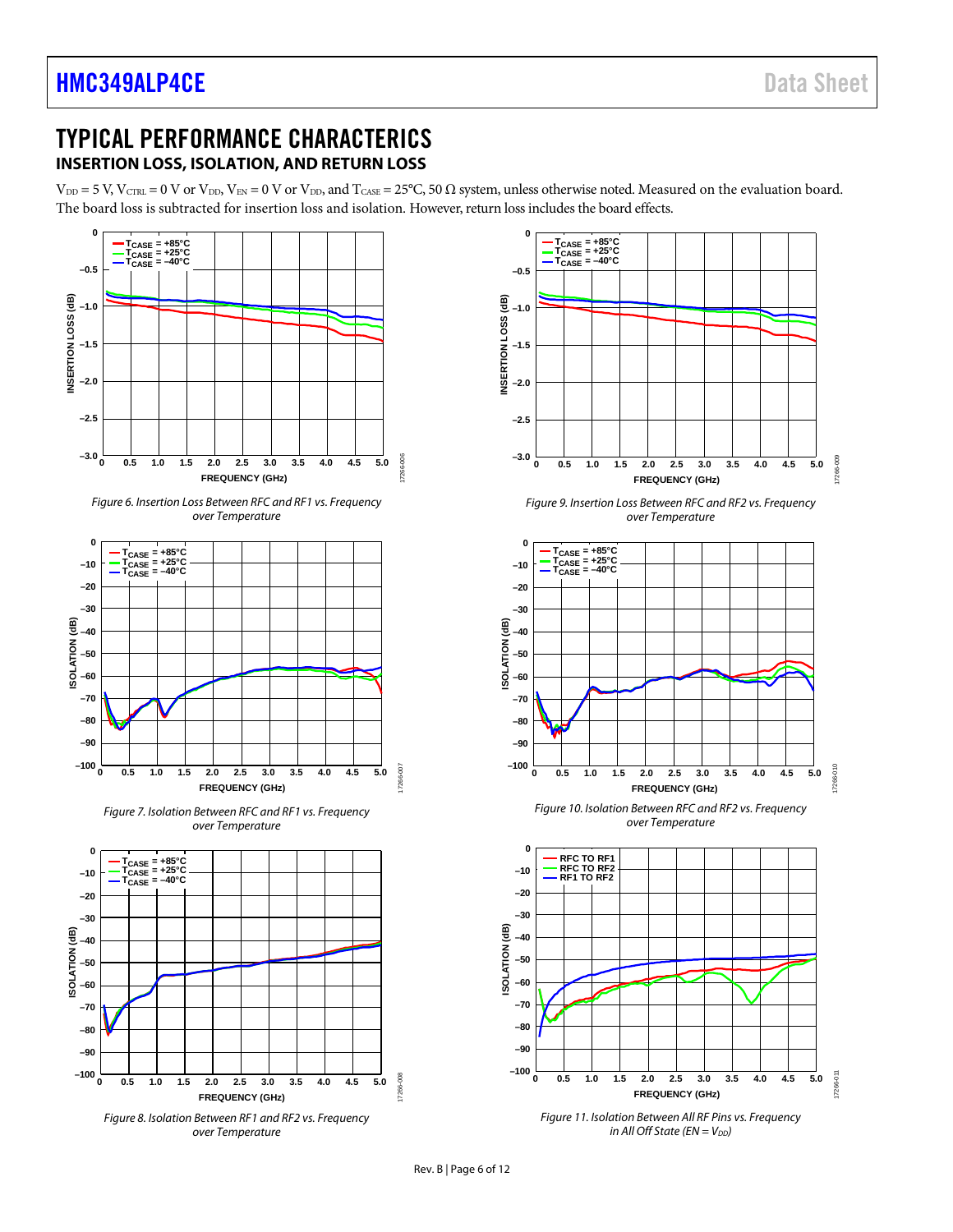# Data Sheet **[HMC349ALP4CE](https://www.analog.com/HMC349ALP4CE?doc=HMC349ALP4CE.pdf)**



*Figure 12. Return Loss for RFC vs. Frequency over Temperature*



*Figure 13. Return Loss for RF1 and RF2 vs. Frequency*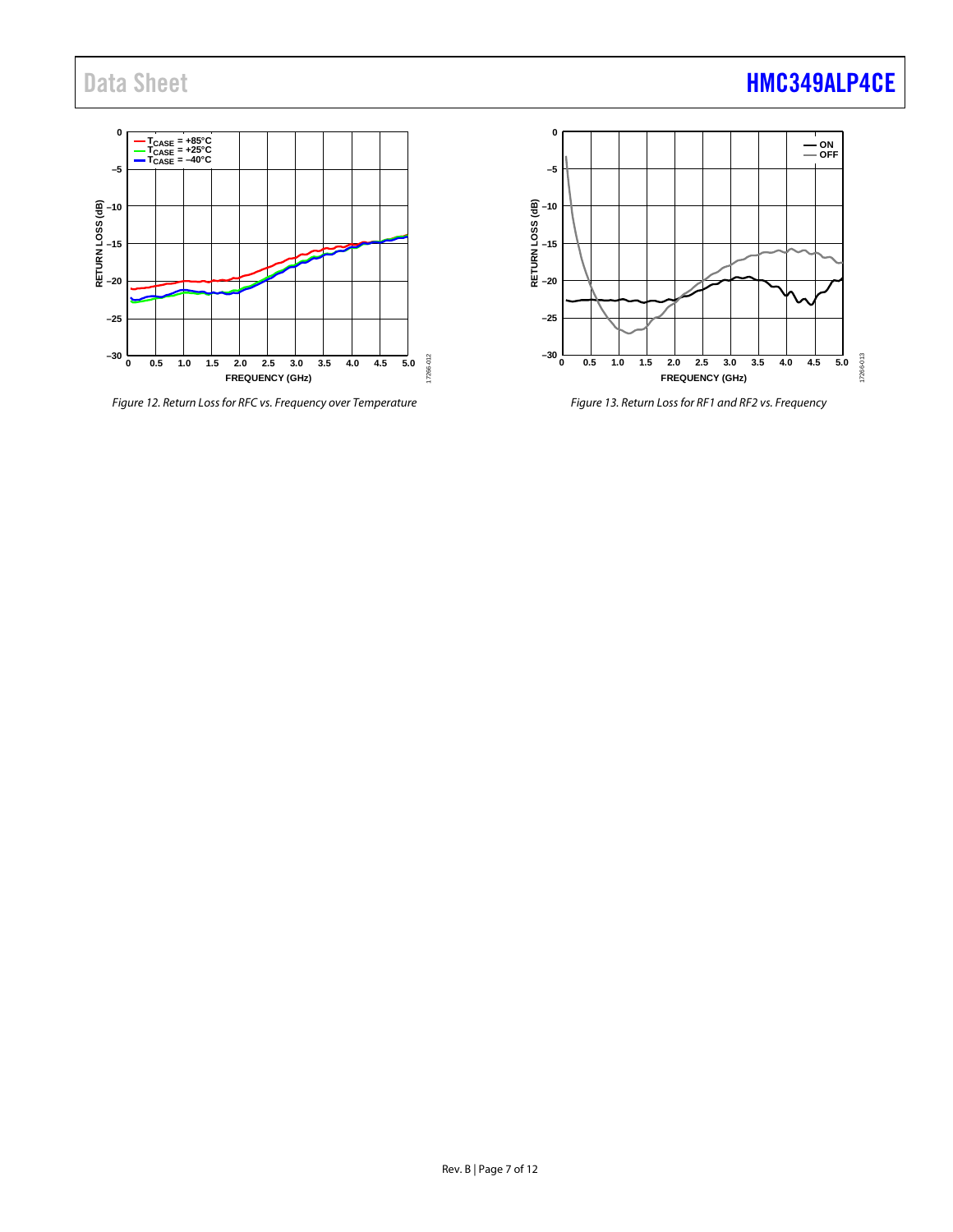# **HMC349ALP4CE** Data Sheet

## <span id="page-7-0"></span>**INPUT POWER COMPRESSION AND INPUT THIRD-ORDER INTERCEPT (IP3)**

 $V_{DD}$  = 3 V or 5 V, V<sub>CTRL</sub> = 0 V or V<sub>DD</sub>, V<sub>EN</sub> = V<sub>DD</sub>, and T<sub>CASE</sub> = 25°C, 50  $\Omega$  system, unless otherwise noted. Measured on the evaluation board.

<span id="page-7-1"></span>

Figure 16. Input IP3 vs. Frequency over Temperature,  $V_{DD} = 5 V$ 











Figure 19. Input IP3 vs. Frequency over Temperature,  $V_{DD} = 3 V$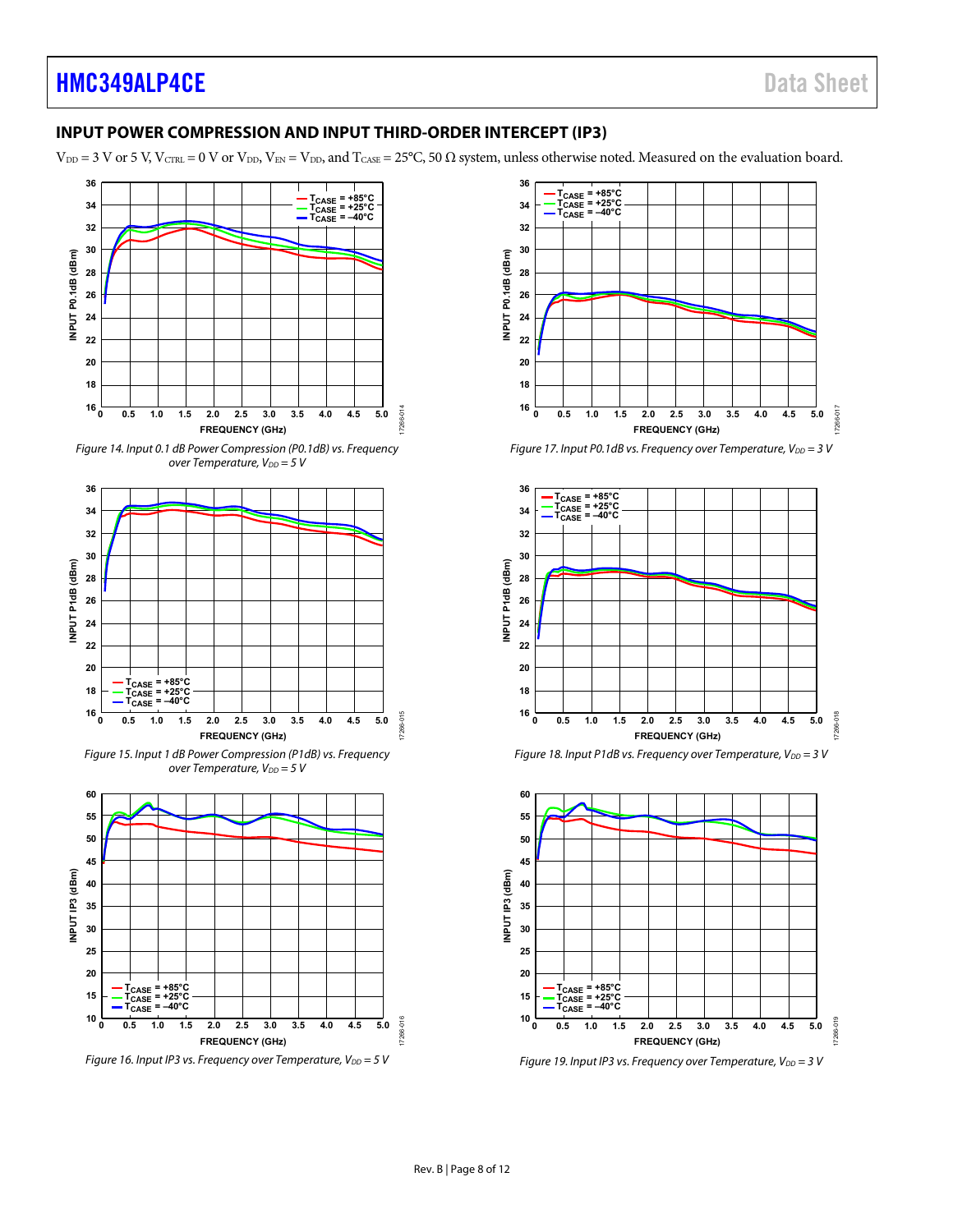#### **40 INPUT P0.1dB INPUT P1dB 35** INPUT POWER COMPRESSION (dBm) **INPUT POWER COMPRESSION (dBm) 30 25 20 15 10 5**  $^{0}_{10k}$ 7266-020 17266-020 **10k 100k 1M 10M 100M 1G FREQUENCY (Hz)**

Figure 20. Input P0.1dB and Input P1dB vs. Frequency over Temperature,  $V_{DD} = 5 V$ , Low Frequency Detail



Low Frequency Detail





Figure 22. Input P0.1dB and Input P1dB vs. Frequency over Temperature,  $V_{DD} = 3$  V, Low Frequency Detail



Rev. B | Page 9 of 12

<span id="page-8-0"></span>17266-021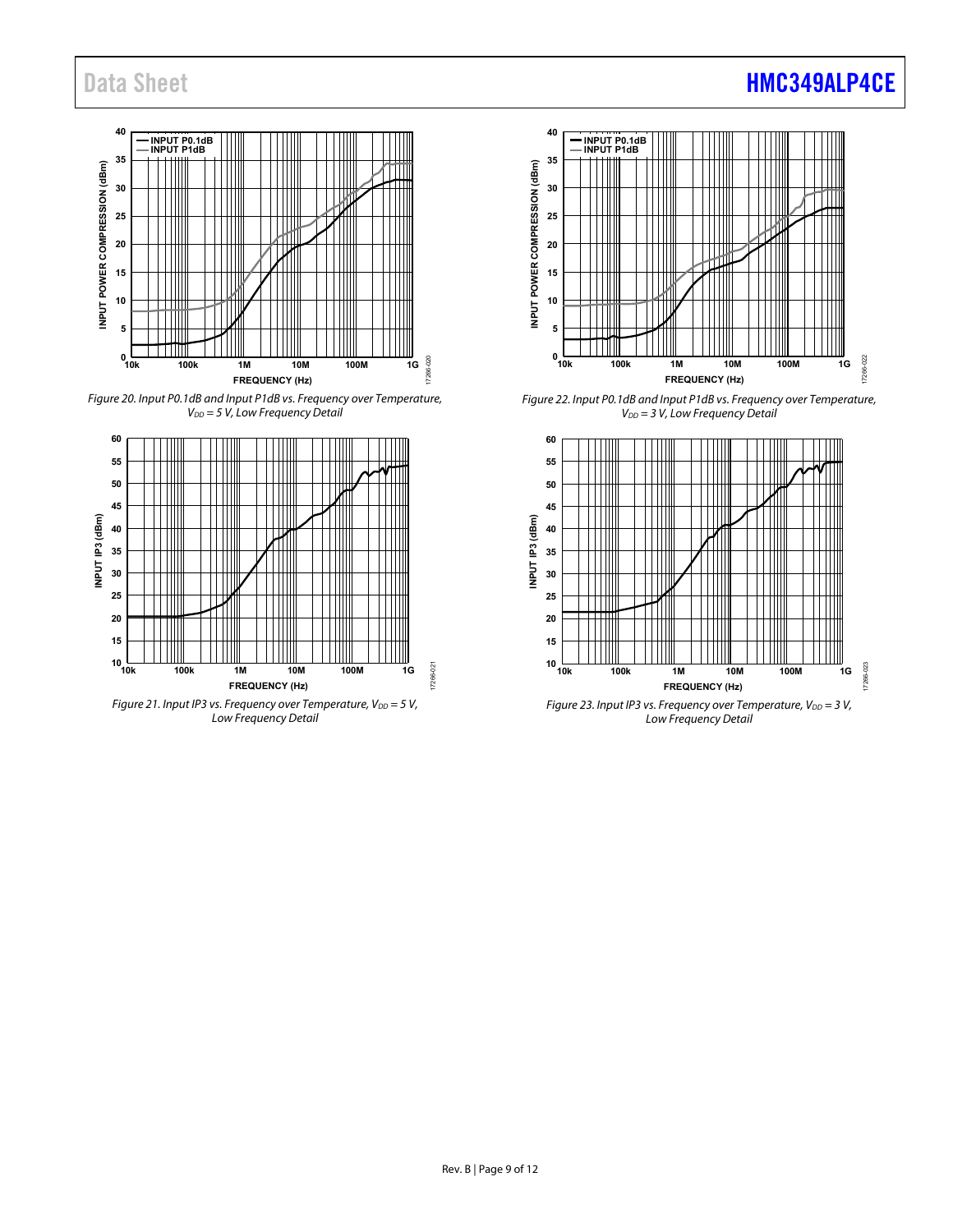# <span id="page-9-1"></span><span id="page-9-0"></span>THEORY OF OPERATION

The HMC349ALP4CE requires a positive supply voltage applied to the VDD pin. Bypassing capacitors are recommended on the supply lines to minimize RF coupling.

The HMC349ALP4CE is internally matched to 50  $\Omega$  at the RF common port (RFC) and the RF throw ports (RF1 and RF2). Therefore, no external matching components are required. All RF ports are dc-coupled, and dc blocking capacitors are required at the RF ports.

The HMC349ALP4CE incorporates a driver to perform logic functions internally and to provide the user with the advantage of a simplified control interface. The driver features two digital control input pins, CTRL and EN, which control the state of the RF paths.

When the EN pin is logic low, the logic level applied to the CTRL pin determines which RF path is in the insertion loss state while the other path is in the isolation state. The insertion loss path conducts the RF signal between the selected RF throw port and the RF common port. The isolation path provides high loss between the insertion loss path and the unselected RF throw port that is terminated to an internal 50  $\Omega$  resistor.

When the EN pin is logic high, the switch is in the all off state, and both RF paths are in the isolation state regardless of the logic level applied to the CTRL. In the all off state, the RF1 and RF2 ports are terminated to internal 50  $\Omega$  resistors, and RFC becomes open reflective.

The switch design is bidirectional. The through path has same power handling whether the RF input signal is applied to the RFC port or the selected RF throw port. An RF signal can also be applied to the terminated path that has lower power handling than the through path (see [Table 2\)](#page-3-5).

The ideal power-up sequence is as follows:

- 1. VDD.
- 2. CTRL and EN (the relative order is not important).
- 3. RF input signal.

The ideal power-down sequence is the reverse order of the power-up sequence.

### **Table 5. Control Voltage Truth Table**

| <b>Digital Control Input</b> |      | <b>RF Paths</b>     |                     |  |
|------------------------------|------|---------------------|---------------------|--|
| EN                           | CTRL | <b>RF1 to RFC</b>   | <b>RF2 to RFC</b>   |  |
| Low                          | Low  | Isolation (off)     | Insertion loss (on) |  |
| Low                          | High | Insertion loss (on) | Isolation (off)     |  |
| High                         | Low  | Isolation (off)     | Isolation (off)     |  |
| High                         | High | Isolation (off)     | Isolation (off)     |  |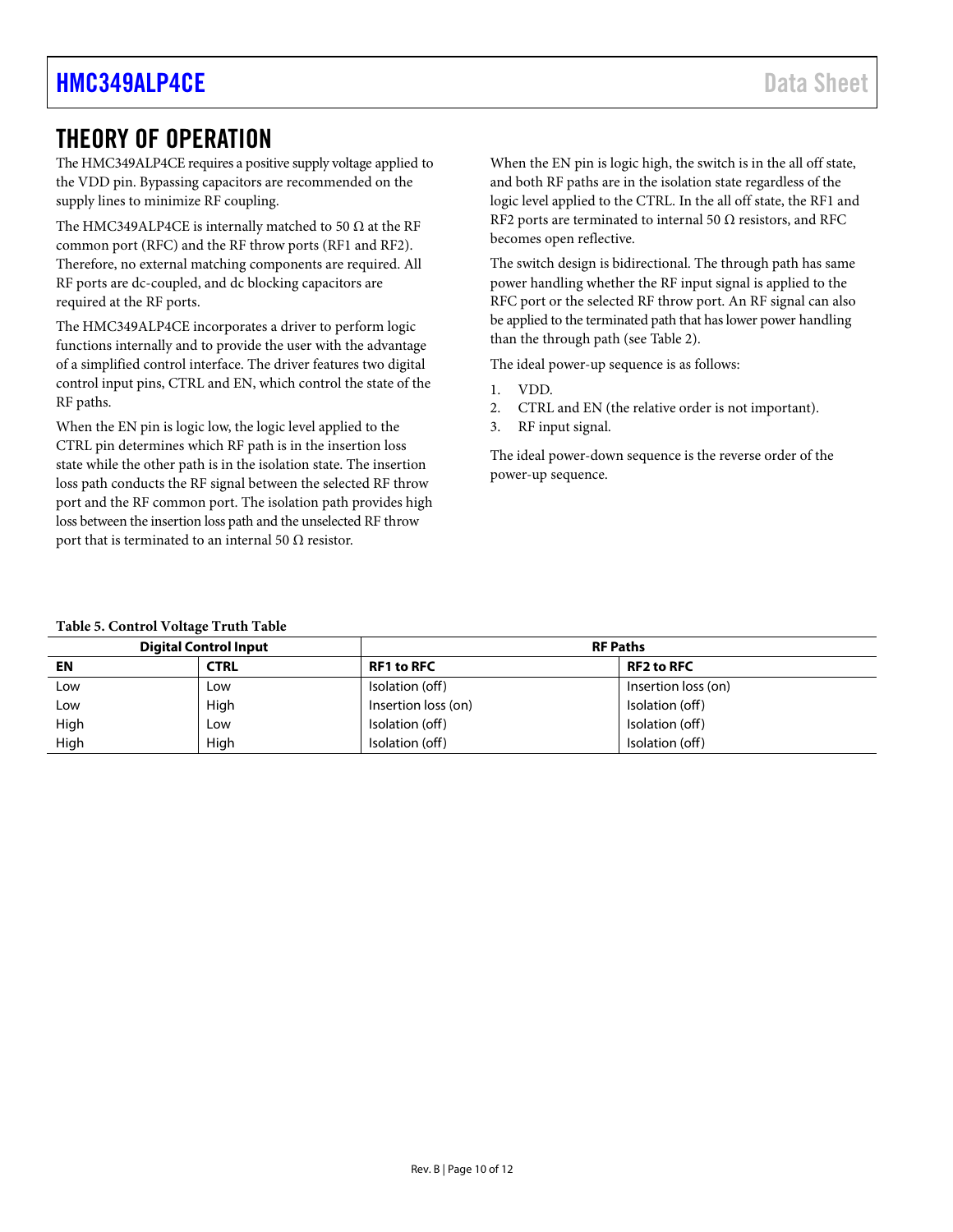## <span id="page-10-0"></span>APPLICATIONS INFORMATION **EVALUATION BOARD**

<span id="page-10-1"></span>The HMC349ALP4CE uses a 4-layer evaluation board. The copper thickness is 0.5 oz (0.7 mil) on each layer. The top dielectric material is 10 mil Rogers RO4350, which offers good high frequency performance, and the middle and bottom dielectric materials are FR-4 type materials to achieve an overall board thickness of 62 mil. All RF and dc traces are routed on the top copper layer and the inner and bottom layers are grounded planes that provide a solid ground for the RF transmission lines. The RF transmission lines are designed using a coplanar waveguide (CPWG) model with a width of 13 mil and ground spacing of 10 mil for a characteristic impedance of 50 Ω. For good RF and thermal grounding, as many plated through vias as possible are arranged around transmission lines and under the exposed pad of the package.

[Figure 24 s](#page-10-2)hows the top view of the populated EV1HMC349ALP4CE evaluation board. The package ground pins are connected directly to the ground plane which is connected to the GND dc pins (J6 and J7). A single power supply port is connected to the dc pin labeled VDD (J5). An unpopulated bypass capacitor position is available to filter high frequency noise on the supply trace. Two control ports are connected to the CTRL and EN dc pins (J4 and J8). The RF ports are connected to the RFC, RF1, and RF2 connectors (J1, J3, and J2) that are PC mount subminiature version A (SMA) RF connectors. Additionally, 100 pF dc blocking capacitors (C1, C2, and C3) are used on RF transmission lines. A through transmission line that connects unpopulated RF connectors (J4 and J5) is also available to measure and remove the loss of the PCB.



<span id="page-10-2"></span>Figure 24. Populated Evaluation Board

[Figure 25 a](#page-10-3)nd [Table 6](#page-10-4) are the evaluation board schematic and bill of materials, respectively.



<span id="page-10-4"></span><span id="page-10-3"></span>**Table 6. Bill of Materials, Evaluation Board Components** 

| <b>Component</b> | <b>Description</b>                            |
|------------------|-----------------------------------------------|
| J1 to J3         | PC mount SMA connectors                       |
| J4 to J8         | DC pins                                       |
| J9, J10          | PC mount SMA connectors, do not install (DNI) |
| $C1$ to $C4$     | Capacitors, 0402 package, 100 pF              |
| C5, C6           | Capacitors, 0402 package, DNI                 |
| U1               | HMC349ALP4CE SPDT switch                      |
| PCR              | 106965-3 evaluation PCB                       |